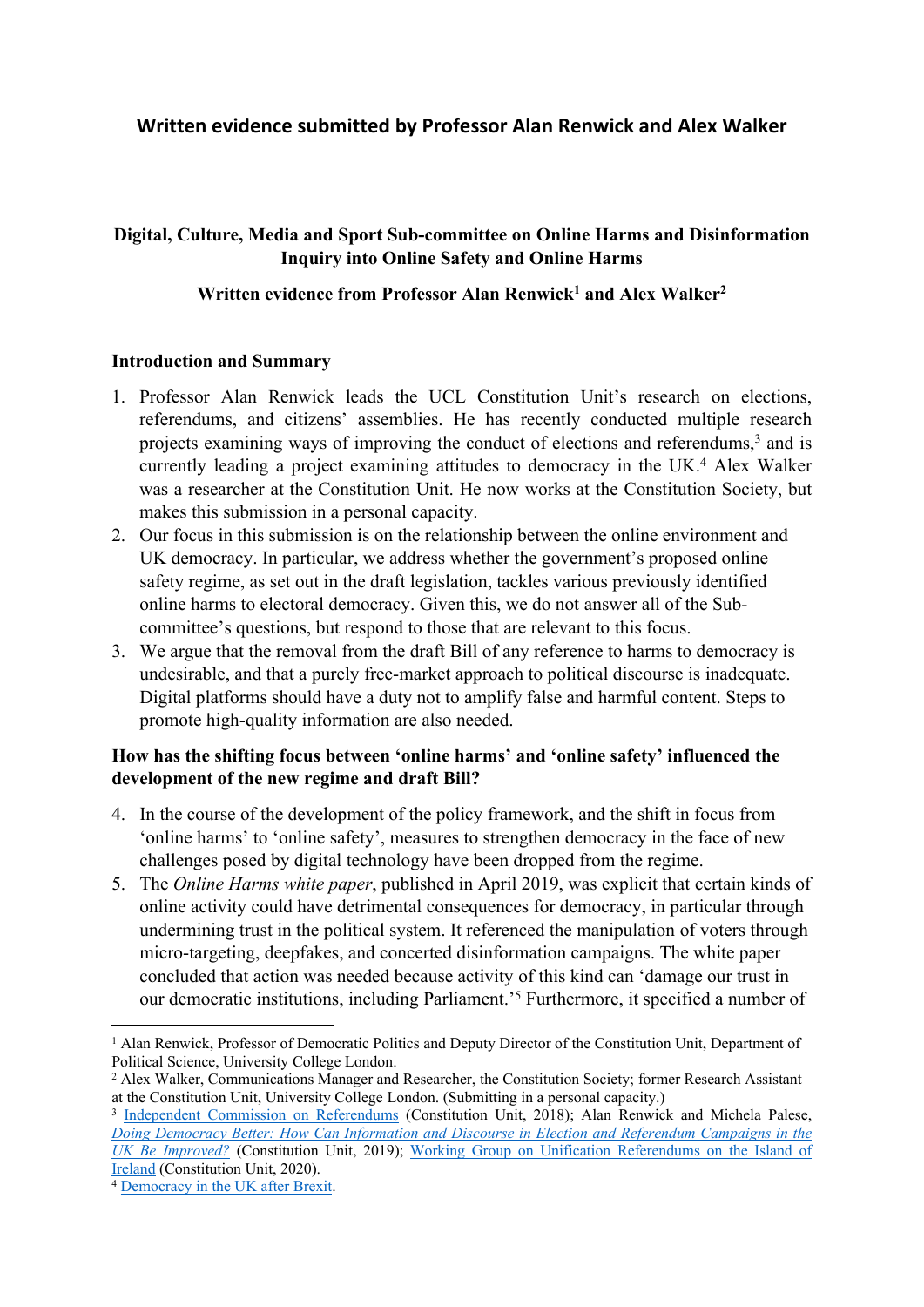actions that it was expected would be in the regulator's Code of Practice, and required of certain companies to fulfil their duty of care. These included: using fact-checking services, especially during election campaigns; limiting the visibility of disputed content; promoting authoritative news sources and diverse news content; and processes to tackle those who mispresent their identity to spread disinformation.<sup>6</sup>

- 6. However, when the government published its initial consultation response in February 2020 there was no mention of this aspect of the programme. The full consultation response in December 2020, which set out the shift to a focus on online safety, confirmed that companies would only be expected to deal with disinformation and misinformation that 'could cause significant harm to an individual'.<sup>7</sup> The measures outlined above no longer featured.
- 7. When it comes to tackling the kind of online harms to democracy detailed in the 2019 white paper, the draft Online Safety Bill is much narrower in scope than was initially anticipated. The draft legislation contains new provisions, including a duty that major platforms protect content of 'democratic importance'.<sup>8</sup> Whilst it is undoubtedly important that the right to express political opinions online be protected, there is a concern that this will encourage companies to take a hands-off approach to potentially dangerous political disinformation. This is in contrast to the more proactive approach previously preferred by the government.

## **What are the key omissions to the draft Bill, such as a general safety duty or powers to deal with urgent security threats, and (how) could they be practically included without compromising rights such as freedom of expression?**

- 8. In 2019, the House of Lords Democracy and Digital Technologies Committee was set up to conduct an inquiry into the relationship between digital technology and democracy in the UK. Its report, which was published whilst the development of the online safety proposals was ongoing, detailed the many ways in which online platforms can erode and undermine trust in the political system, especially through the amplification of political mis- and disinformation. The report recommended that the scope of the proposed online safety legislation be widened to encompass a duty of care towards democracy.<sup>9</sup> This is omitted from the draft Online Safety Bill.
- 9. Whilst the draft Bill contains duties relating to protecting freedom of expression and disinformation that can cause significant harm to the individual, it contains no provisions relating to false information that generates distrust in democracy. The Democracy and Digital Technologies Committee acknowledged that banning or removing this kind of legal content would limit freedom of expression. There is also little evidence that such action would work, and in some contexts it might indeed cause harm: the act of banning certain misinformation in the context of an election or referendum campaign, for example, might only serve to amplify that misinformation. The Committee concluded, however, that requiring companies to ensure that the visibility of such content is not amplified by their algorithms could be more effective and would not constitute a

<sup>5</sup> *[Online](https://assets.publishing.service.gov.uk/government/uploads/system/uploads/attachment_data/file/973939/Online_Harms_White_Paper_V2.pdf) [Harms](https://assets.publishing.service.gov.uk/government/uploads/system/uploads/attachment_data/file/973939/Online_Harms_White_Paper_V2.pdf) [White](https://assets.publishing.service.gov.uk/government/uploads/system/uploads/attachment_data/file/973939/Online_Harms_White_Paper_V2.pdf) [Paper](https://assets.publishing.service.gov.uk/government/uploads/system/uploads/attachment_data/file/973939/Online_Harms_White_Paper_V2.pdf)* (2019), para. 7.25, p. 70.

<sup>6</sup> Ibid., para. 7.28, p. 71.

<sup>7</sup> *[Online](https://assets.publishing.service.gov.uk/government/uploads/system/uploads/attachment_data/file/944310/Online_Harms_White_Paper_Full_Government_Response_to_the_consultation_CP_354_CCS001_CCS1220695430-001__V2.pdf) [Harms](https://assets.publishing.service.gov.uk/government/uploads/system/uploads/attachment_data/file/944310/Online_Harms_White_Paper_Full_Government_Response_to_the_consultation_CP_354_CCS001_CCS1220695430-001__V2.pdf) [White](https://assets.publishing.service.gov.uk/government/uploads/system/uploads/attachment_data/file/944310/Online_Harms_White_Paper_Full_Government_Response_to_the_consultation_CP_354_CCS001_CCS1220695430-001__V2.pdf) [Paper:](https://assets.publishing.service.gov.uk/government/uploads/system/uploads/attachment_data/file/944310/Online_Harms_White_Paper_Full_Government_Response_to_the_consultation_CP_354_CCS001_CCS1220695430-001__V2.pdf) [Full](https://assets.publishing.service.gov.uk/government/uploads/system/uploads/attachment_data/file/944310/Online_Harms_White_Paper_Full_Government_Response_to_the_consultation_CP_354_CCS001_CCS1220695430-001__V2.pdf) [Government](https://assets.publishing.service.gov.uk/government/uploads/system/uploads/attachment_data/file/944310/Online_Harms_White_Paper_Full_Government_Response_to_the_consultation_CP_354_CCS001_CCS1220695430-001__V2.pdf) [Response](https://assets.publishing.service.gov.uk/government/uploads/system/uploads/attachment_data/file/944310/Online_Harms_White_Paper_Full_Government_Response_to_the_consultation_CP_354_CCS001_CCS1220695430-001__V2.pdf) [to](https://assets.publishing.service.gov.uk/government/uploads/system/uploads/attachment_data/file/944310/Online_Harms_White_Paper_Full_Government_Response_to_the_consultation_CP_354_CCS001_CCS1220695430-001__V2.pdf) [the](https://assets.publishing.service.gov.uk/government/uploads/system/uploads/attachment_data/file/944310/Online_Harms_White_Paper_Full_Government_Response_to_the_consultation_CP_354_CCS001_CCS1220695430-001__V2.pdf) [Consultation](https://assets.publishing.service.gov.uk/government/uploads/system/uploads/attachment_data/file/944310/Online_Harms_White_Paper_Full_Government_Response_to_the_consultation_CP_354_CCS001_CCS1220695430-001__V2.pdf)* (2020), para. 34, p. 11.

<sup>8</sup> *[Draft](https://assets.publishing.service.gov.uk/government/uploads/system/uploads/attachment_data/file/985033/Draft_Online_Safety_Bill_Bookmarked.pdf) [Online](https://assets.publishing.service.gov.uk/government/uploads/system/uploads/attachment_data/file/985033/Draft_Online_Safety_Bill_Bookmarked.pdf) [Safety](https://assets.publishing.service.gov.uk/government/uploads/system/uploads/attachment_data/file/985033/Draft_Online_Safety_Bill_Bookmarked.pdf) [Bill](https://assets.publishing.service.gov.uk/government/uploads/system/uploads/attachment_data/file/985033/Draft_Online_Safety_Bill_Bookmarked.pdf)* (2021), Part 2, s.13.

<sup>9</sup> House of Lords Select Committee on Democracy and Digital Technologies, *[Digital](https://committees.parliament.uk/publications/1634/documents/17731/default/) [Technology](https://committees.parliament.uk/publications/1634/documents/17731/default/) [and](https://committees.parliament.uk/publications/1634/documents/17731/default/) [the](https://committees.parliament.uk/publications/1634/documents/17731/default/) [Resurrection](https://committees.parliament.uk/publications/1634/documents/17731/default/) [of](https://committees.parliament.uk/publications/1634/documents/17731/default/) [Trust](https://committees.parliament.uk/publications/1634/documents/17731/default/)* (2020), para. 89, p. 37.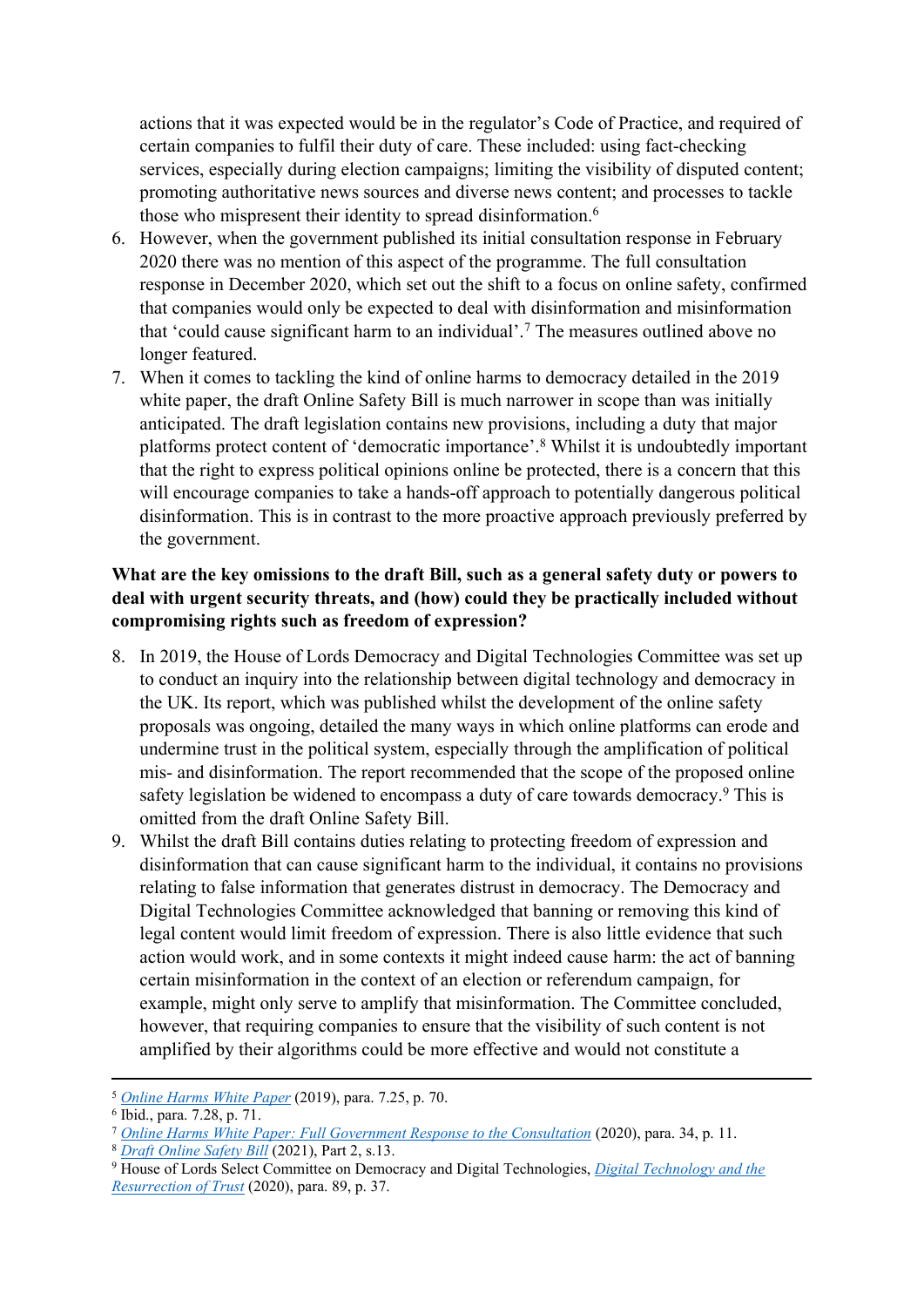curtailment of free of speech.<sup>10</sup> As noted above, a measure of this nature was included in the Online Harms white paper.

- 10. Also omitted from the Bill are more positive steps that could be taken, such as promoting authoritative news sources. One such step, which the Democracy and Digital Technology Committee endorsed, is that of a democratic information hub. This idea was first detailed in the Constitution Unit's 2019 report *Doing Democracy Better*. We reiterate that report's premise that a healthy information environment is essential for effective democracy. Strategies to counter inaccurate and misleading information are an important aspect of this, but are insufficient in themselves. Promoting accurate, balanced, relevant and accessible information is also crucial.<sup>11</sup> A democratic information hub would help achieve this. It would help strengthen democracy in the face of the profound changes to the information environment that have been brought about by digital technologies. In the next paragraph we set out some of its key features for the Sub-committee's consideration.
- 11. A democratic information hub would provide a coordinated home for relevant and trustworthy information from a variety of different sources. It would do so independently of government and with input from experts and the public. We believe that a new independent public body should be established to set up and run the information hub. It would require public funding to function effectively, including to develop a sophisticated digital resource base and to market it widely to the public. The hub would both aggregate high-quality content from other sources and lead on the creation of new content that voters want. Citizen input – such as through citizens' panels – would be essential to the latter activity. It would be sensible to build such a hub up gradually, starting with the most basic and uncontroversial information, such as what elections are taking place when and where, who can take part how, and who the candidates are. Starting with such basic information would allow trust and familiarity slowly to develop over time.<sup>12</sup>
- 12. An online safety Bill with a wider scope could establish such a public body. This opportunity stands to be missed unless changes to the draft legislation are made.

## **Are there any contested inclusions, tensions or contradictions in the draft Bill that need to be more carefully considered before the final Bill is put to Parliament?**

- 13. The duties to protect freedom of expression and content deemed 'democratically important' require more careful consideration. As currently drafted, the duties are vague. Without further clarification they could have unintended negative consequences.
- 14. In the draft Bill, content of democratic importance is defined as that which 'is or appears to be specifically intended to contribute to democratic political debate in the United Kingdom'.<sup>13</sup> This a very broad definition. It is not hard to see how those spreading harmful disinformation could claim that such content falls within this category.
- 15. The government is committed through its Defending Democracy programme to tackling misinformation and disinformation 'which many people are rightly concerned pose a

<sup>10</sup> Ibid., paras. 108, 109; p. 42.

<sup>11</sup> Alan Renwick and Michela Palese, *[Doing](https://www.ucl.ac.uk/constitution-unit/sites/constitution-unit/files/184_-_doing_democracy_better.pdf) [Democracy](https://www.ucl.ac.uk/constitution-unit/sites/constitution-unit/files/184_-_doing_democracy_better.pdf) [Better:](https://www.ucl.ac.uk/constitution-unit/sites/constitution-unit/files/184_-_doing_democracy_better.pdf) [How](https://www.ucl.ac.uk/constitution-unit/sites/constitution-unit/files/184_-_doing_democracy_better.pdf) [Can](https://www.ucl.ac.uk/constitution-unit/sites/constitution-unit/files/184_-_doing_democracy_better.pdf) [Information](https://www.ucl.ac.uk/constitution-unit/sites/constitution-unit/files/184_-_doing_democracy_better.pdf) [and](https://www.ucl.ac.uk/constitution-unit/sites/constitution-unit/files/184_-_doing_democracy_better.pdf) [Discourse](https://www.ucl.ac.uk/constitution-unit/sites/constitution-unit/files/184_-_doing_democracy_better.pdf) [in](https://www.ucl.ac.uk/constitution-unit/sites/constitution-unit/files/184_-_doing_democracy_better.pdf) [Election](https://www.ucl.ac.uk/constitution-unit/sites/constitution-unit/files/184_-_doing_democracy_better.pdf) [and](https://www.ucl.ac.uk/constitution-unit/sites/constitution-unit/files/184_-_doing_democracy_better.pdf) [Referendum](https://www.ucl.ac.uk/constitution-unit/sites/constitution-unit/files/184_-_doing_democracy_better.pdf) [campaigns](https://www.ucl.ac.uk/constitution-unit/sites/constitution-unit/files/184_-_doing_democracy_better.pdf) [in](https://www.ucl.ac.uk/constitution-unit/sites/constitution-unit/files/184_-_doing_democracy_better.pdf) [the](https://www.ucl.ac.uk/constitution-unit/sites/constitution-unit/files/184_-_doing_democracy_better.pdf) [UK](https://www.ucl.ac.uk/constitution-unit/sites/constitution-unit/files/184_-_doing_democracy_better.pdf) [Be](https://www.ucl.ac.uk/constitution-unit/sites/constitution-unit/files/184_-_doing_democracy_better.pdf) [Improved?](https://www.ucl.ac.uk/constitution-unit/sites/constitution-unit/files/184_-_doing_democracy_better.pdf)* (Constitution Unit, 2019), pp. 5–13.

<sup>12</sup> For more information see, Alan Renwick and Michela Palese, *[Doing](https://www.ucl.ac.uk/constitution-unit/sites/constitution-unit/files/184_-_doing_democracy_better.pdf) [Democracy](https://www.ucl.ac.uk/constitution-unit/sites/constitution-unit/files/184_-_doing_democracy_better.pdf) [Better:](https://www.ucl.ac.uk/constitution-unit/sites/constitution-unit/files/184_-_doing_democracy_better.pdf) [How](https://www.ucl.ac.uk/constitution-unit/sites/constitution-unit/files/184_-_doing_democracy_better.pdf) [Can](https://www.ucl.ac.uk/constitution-unit/sites/constitution-unit/files/184_-_doing_democracy_better.pdf) [Information](https://www.ucl.ac.uk/constitution-unit/sites/constitution-unit/files/184_-_doing_democracy_better.pdf) [and](https://www.ucl.ac.uk/constitution-unit/sites/constitution-unit/files/184_-_doing_democracy_better.pdf) [Discourse](https://www.ucl.ac.uk/constitution-unit/sites/constitution-unit/files/184_-_doing_democracy_better.pdf) [in](https://www.ucl.ac.uk/constitution-unit/sites/constitution-unit/files/184_-_doing_democracy_better.pdf) [Election](https://www.ucl.ac.uk/constitution-unit/sites/constitution-unit/files/184_-_doing_democracy_better.pdf) [and](https://www.ucl.ac.uk/constitution-unit/sites/constitution-unit/files/184_-_doing_democracy_better.pdf) [Referendum](https://www.ucl.ac.uk/constitution-unit/sites/constitution-unit/files/184_-_doing_democracy_better.pdf) [campaigns](https://www.ucl.ac.uk/constitution-unit/sites/constitution-unit/files/184_-_doing_democracy_better.pdf) [in](https://www.ucl.ac.uk/constitution-unit/sites/constitution-unit/files/184_-_doing_democracy_better.pdf) [the](https://www.ucl.ac.uk/constitution-unit/sites/constitution-unit/files/184_-_doing_democracy_better.pdf) [UK](https://www.ucl.ac.uk/constitution-unit/sites/constitution-unit/files/184_-_doing_democracy_better.pdf) [Be](https://www.ucl.ac.uk/constitution-unit/sites/constitution-unit/files/184_-_doing_democracy_better.pdf) [Improved?](https://www.ucl.ac.uk/constitution-unit/sites/constitution-unit/files/184_-_doing_democracy_better.pdf)* (Constitution Unit, 2019), pp. 235–42.

<sup>13</sup> *[Draft](https://assets.publishing.service.gov.uk/government/uploads/system/uploads/attachment_data/file/985033/Draft_Online_Safety_Bill_Bookmarked.pdf) [Online](https://assets.publishing.service.gov.uk/government/uploads/system/uploads/attachment_data/file/985033/Draft_Online_Safety_Bill_Bookmarked.pdf) [Safety](https://assets.publishing.service.gov.uk/government/uploads/system/uploads/attachment_data/file/985033/Draft_Online_Safety_Bill_Bookmarked.pdf) [Bill](https://assets.publishing.service.gov.uk/government/uploads/system/uploads/attachment_data/file/985033/Draft_Online_Safety_Bill_Bookmarked.pdf)* (2021), Part 2, s.13(6)(b).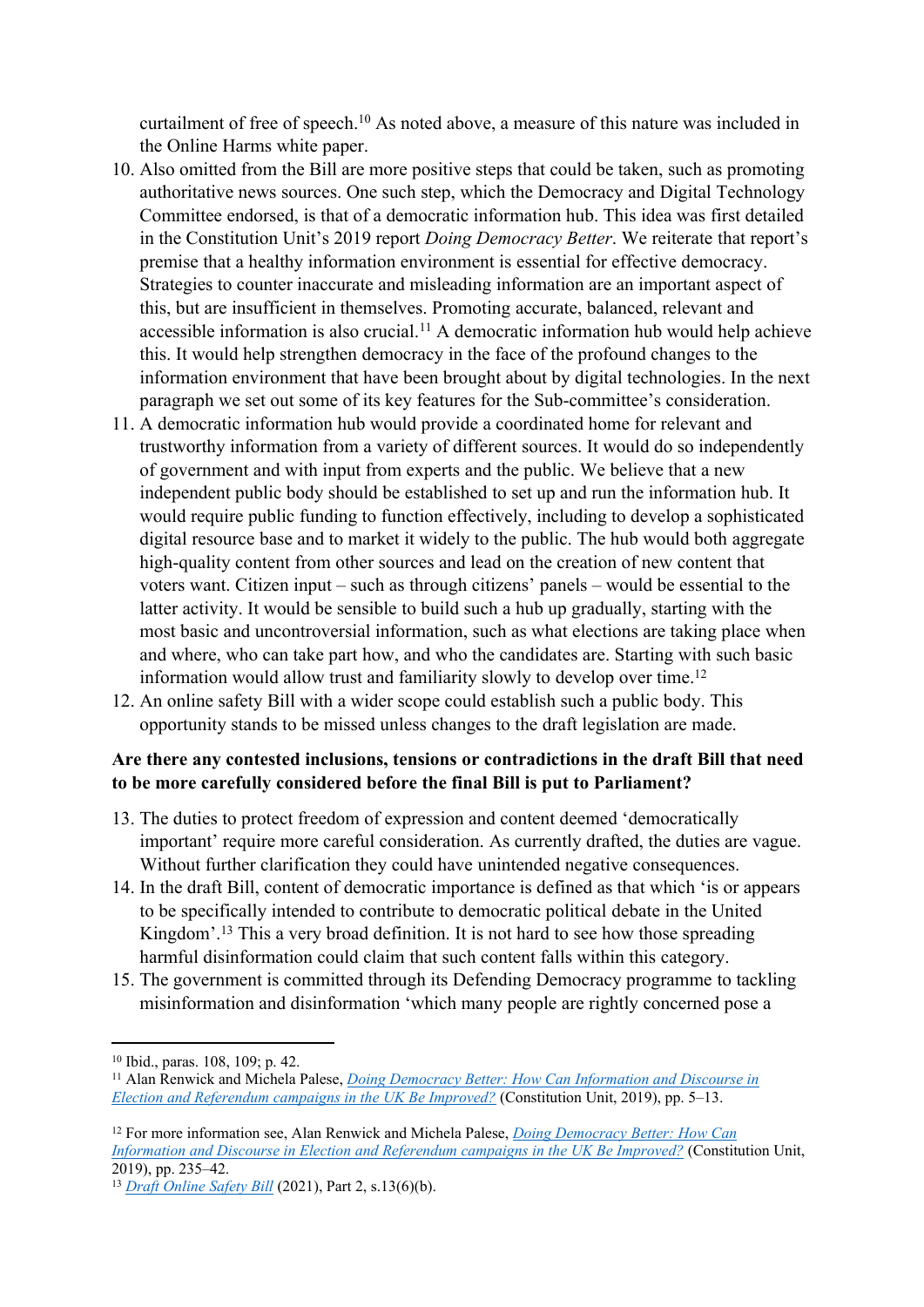threat to public safety, national security and ultimately our democratic values and principles.'<sup>14</sup> It has set up a cross-government Counter Disinformation Unit for this purpose. However, the broad protection in the draft Online Safety Bill given to content that appears to contribute to political debate could hamper these efforts, making it harder for the government to work with social media companies to deal with disinformation that undermines democratic values and principles. The government wants to counter the spread of dangerous conspiracy theories, but often these have a political dimension. The legislation as drafted may encourage platforms to take a less proactive approach to this kind of content, in case it can be classified as a contribution to political debate.

- 16. Furthermore, the draft Bill includes 'a duty to operate a service using systems and processes designed to ensure that the importance of the free expression of content of democratic importance is taken into account when making decisions' about whether to take action against content, such as restricting access to it, or against the individual behind it.<sup>15</sup> This implies that companies will be required to protect harmful content they would otherwise be expected to address, if they believe it to have democratic importance. The breadth of the current definition means that a wide range of harmful content could fall within this category.
- 17. The press release which accompanied the publication of the draft Bill offers another definition, saying democratically important content 'will include content promoting or opposing government policy or a political party ahead of a vote in Parliament, election or referendum, or campaigning on a live political issue.' Concerns have been raised that this narrower definition will offer protection to politicians and campaigners, but not the general public.
- 18. It is important that social media companies do not end up censoring legitimate online political debate. The duty in the draft Bill to 'protect users' right to freedom of expression within the law' seeks to guard against this.<sup>16</sup> Nevertheless, the government has adopted a 'free market of ideas' approach that posits that all political content should be protected, regardless of its veracity or potential to cause harm. The full Online Harms consultation response stated this position clearly: 'Policy or political arguments – both online and offline – which can be rebutted by rival campaigners as part of the normal course of political debate are not regulated and the government does not support such regulation. It is a matter for voters to decide whether they consider material to be accurate or not.'<sup>17</sup>
- 19. The 'free market of ideas' approach rests on the premise that the process of unrestricted debate reveals the truth. However, there is no evidence that this is the case online. In fact, adopting such a laissez-faire approach can have serious consequences. The storming of the Capitol building in the United States on 6 January 2021 demonstrates what can happen if political conspiracy theories that erode trust in the democratic process are allowed to spread.<sup>18</sup> It is not inconceivable that the government's stance could precipitate attacks on UK democratic institutions such as those that occurred in the US.
- 20. Digital platforms do not represent a level-playing field for political debate. Often algorithms promote content that is false and harmful over that which is authoritative and trustworthy. It would not infringe on freedom of expression to include a duty to ensure

<sup>14</sup> Chloe Smith, [Defending](https://www.gov.uk/government/speeches/defending-democracy-policy-exchange-speech) [Democracy](https://www.gov.uk/government/speeches/defending-democracy-policy-exchange-speech) [-](https://www.gov.uk/government/speeches/defending-democracy-policy-exchange-speech) [Policy](https://www.gov.uk/government/speeches/defending-democracy-policy-exchange-speech) [Exchange](https://www.gov.uk/government/speeches/defending-democracy-policy-exchange-speech) [Speech](https://www.gov.uk/government/speeches/defending-democracy-policy-exchange-speech) (15 June 2021).

<sup>15</sup> *[Draft](https://assets.publishing.service.gov.uk/government/uploads/system/uploads/attachment_data/file/985033/Draft_Online_Safety_Bill_Bookmarked.pdf) [Online](https://assets.publishing.service.gov.uk/government/uploads/system/uploads/attachment_data/file/985033/Draft_Online_Safety_Bill_Bookmarked.pdf) [Safety](https://assets.publishing.service.gov.uk/government/uploads/system/uploads/attachment_data/file/985033/Draft_Online_Safety_Bill_Bookmarked.pdf) [Bill](https://assets.publishing.service.gov.uk/government/uploads/system/uploads/attachment_data/file/985033/Draft_Online_Safety_Bill_Bookmarked.pdf)* (2021), Part 2, s.13(2)

<sup>16</sup> *[Draft](https://assets.publishing.service.gov.uk/government/uploads/system/uploads/attachment_data/file/985033/Draft_Online_Safety_Bill_Bookmarked.pdf) [Online](https://assets.publishing.service.gov.uk/government/uploads/system/uploads/attachment_data/file/985033/Draft_Online_Safety_Bill_Bookmarked.pdf) [Safety](https://assets.publishing.service.gov.uk/government/uploads/system/uploads/attachment_data/file/985033/Draft_Online_Safety_Bill_Bookmarked.pdf) [Bill](https://assets.publishing.service.gov.uk/government/uploads/system/uploads/attachment_data/file/985033/Draft_Online_Safety_Bill_Bookmarked.pdf)* (2021), Part 2, s.12.

<sup>17</sup> *[Online](https://assets.publishing.service.gov.uk/government/uploads/system/uploads/attachment_data/file/944310/Online_Harms_White_Paper_Full_Government_Response_to_the_consultation_CP_354_CCS001_CCS1220695430-001__V2.pdf) [Harms](https://assets.publishing.service.gov.uk/government/uploads/system/uploads/attachment_data/file/944310/Online_Harms_White_Paper_Full_Government_Response_to_the_consultation_CP_354_CCS001_CCS1220695430-001__V2.pdf) [White](https://assets.publishing.service.gov.uk/government/uploads/system/uploads/attachment_data/file/944310/Online_Harms_White_Paper_Full_Government_Response_to_the_consultation_CP_354_CCS001_CCS1220695430-001__V2.pdf) [Paper:](https://assets.publishing.service.gov.uk/government/uploads/system/uploads/attachment_data/file/944310/Online_Harms_White_Paper_Full_Government_Response_to_the_consultation_CP_354_CCS001_CCS1220695430-001__V2.pdf) [Full](https://assets.publishing.service.gov.uk/government/uploads/system/uploads/attachment_data/file/944310/Online_Harms_White_Paper_Full_Government_Response_to_the_consultation_CP_354_CCS001_CCS1220695430-001__V2.pdf) [Government](https://assets.publishing.service.gov.uk/government/uploads/system/uploads/attachment_data/file/944310/Online_Harms_White_Paper_Full_Government_Response_to_the_consultation_CP_354_CCS001_CCS1220695430-001__V2.pdf) [Response](https://assets.publishing.service.gov.uk/government/uploads/system/uploads/attachment_data/file/944310/Online_Harms_White_Paper_Full_Government_Response_to_the_consultation_CP_354_CCS001_CCS1220695430-001__V2.pdf) [to](https://assets.publishing.service.gov.uk/government/uploads/system/uploads/attachment_data/file/944310/Online_Harms_White_Paper_Full_Government_Response_to_the_consultation_CP_354_CCS001_CCS1220695430-001__V2.pdf) [the](https://assets.publishing.service.gov.uk/government/uploads/system/uploads/attachment_data/file/944310/Online_Harms_White_Paper_Full_Government_Response_to_the_consultation_CP_354_CCS001_CCS1220695430-001__V2.pdf) [Consultation](https://assets.publishing.service.gov.uk/government/uploads/system/uploads/attachment_data/file/944310/Online_Harms_White_Paper_Full_Government_Response_to_the_consultation_CP_354_CCS001_CCS1220695430-001__V2.pdf)* (2020), p.21.

<sup>&</sup>lt;sup>18</sup> Ipsos, ['How](https://www.ipsos.com/en-us/how-misinformation-primed-trumps-supporters-capitol-riot) [misinformation](https://www.ipsos.com/en-us/how-misinformation-primed-trumps-supporters-capitol-riot) [primed](https://www.ipsos.com/en-us/how-misinformation-primed-trumps-supporters-capitol-riot) [Trump's](https://www.ipsos.com/en-us/how-misinformation-primed-trumps-supporters-capitol-riot) [supporters](https://www.ipsos.com/en-us/how-misinformation-primed-trumps-supporters-capitol-riot) [for](https://www.ipsos.com/en-us/how-misinformation-primed-trumps-supporters-capitol-riot) [Capitol](https://www.ipsos.com/en-us/how-misinformation-primed-trumps-supporters-capitol-riot) [riot](https://www.ipsos.com/en-us/how-misinformation-primed-trumps-supporters-capitol-riot)' (2021).